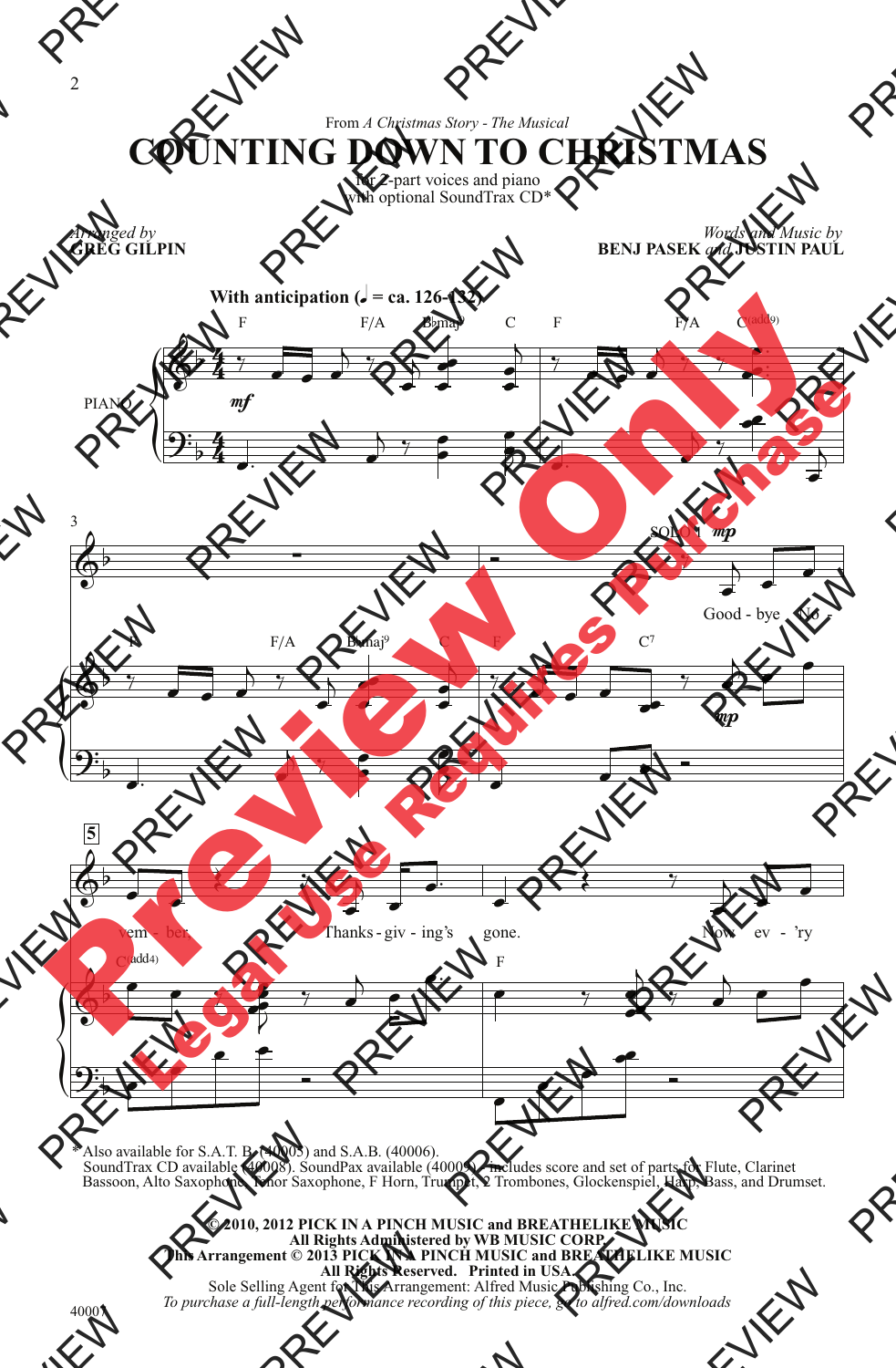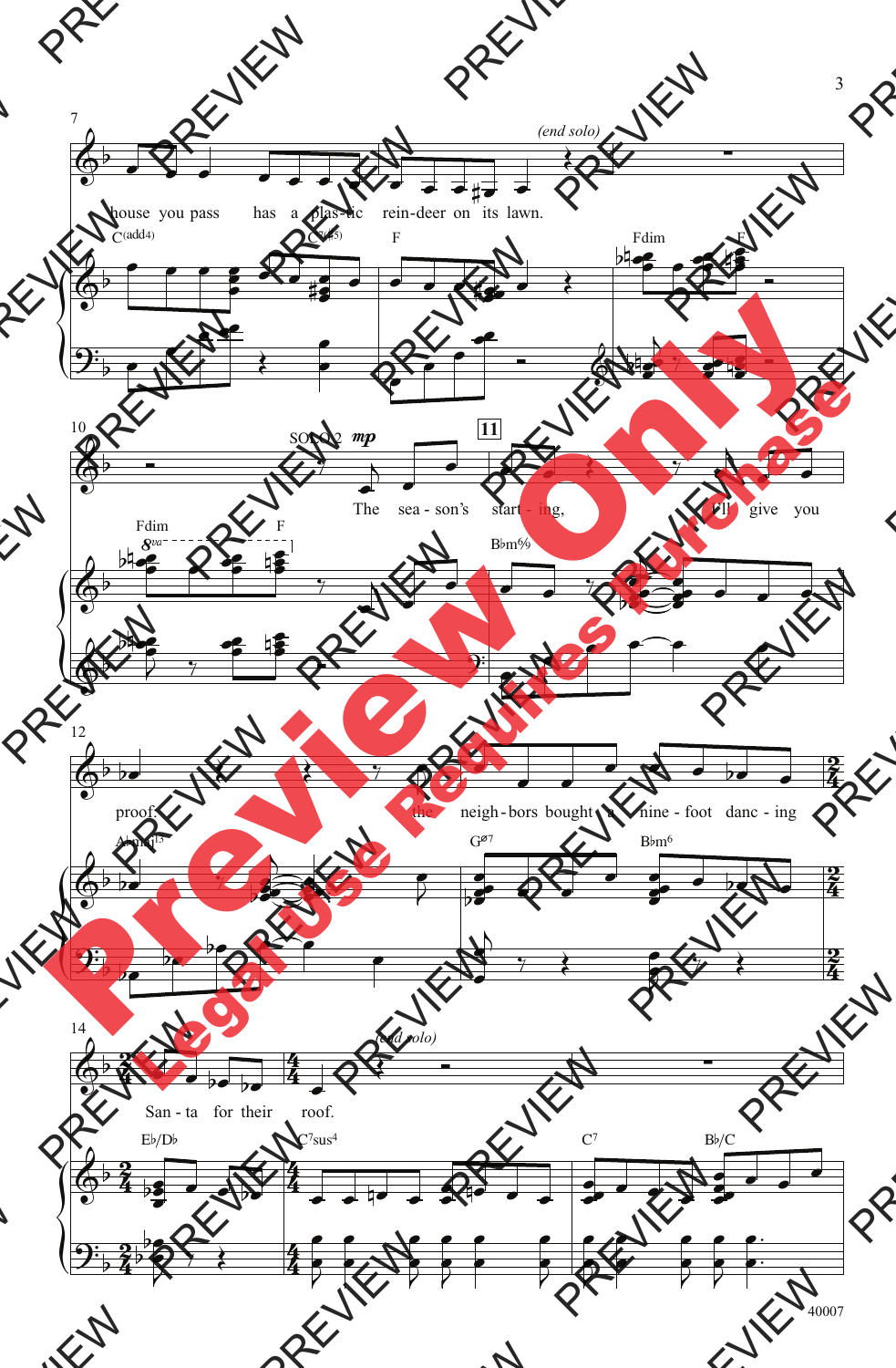

<sup>40007</sup>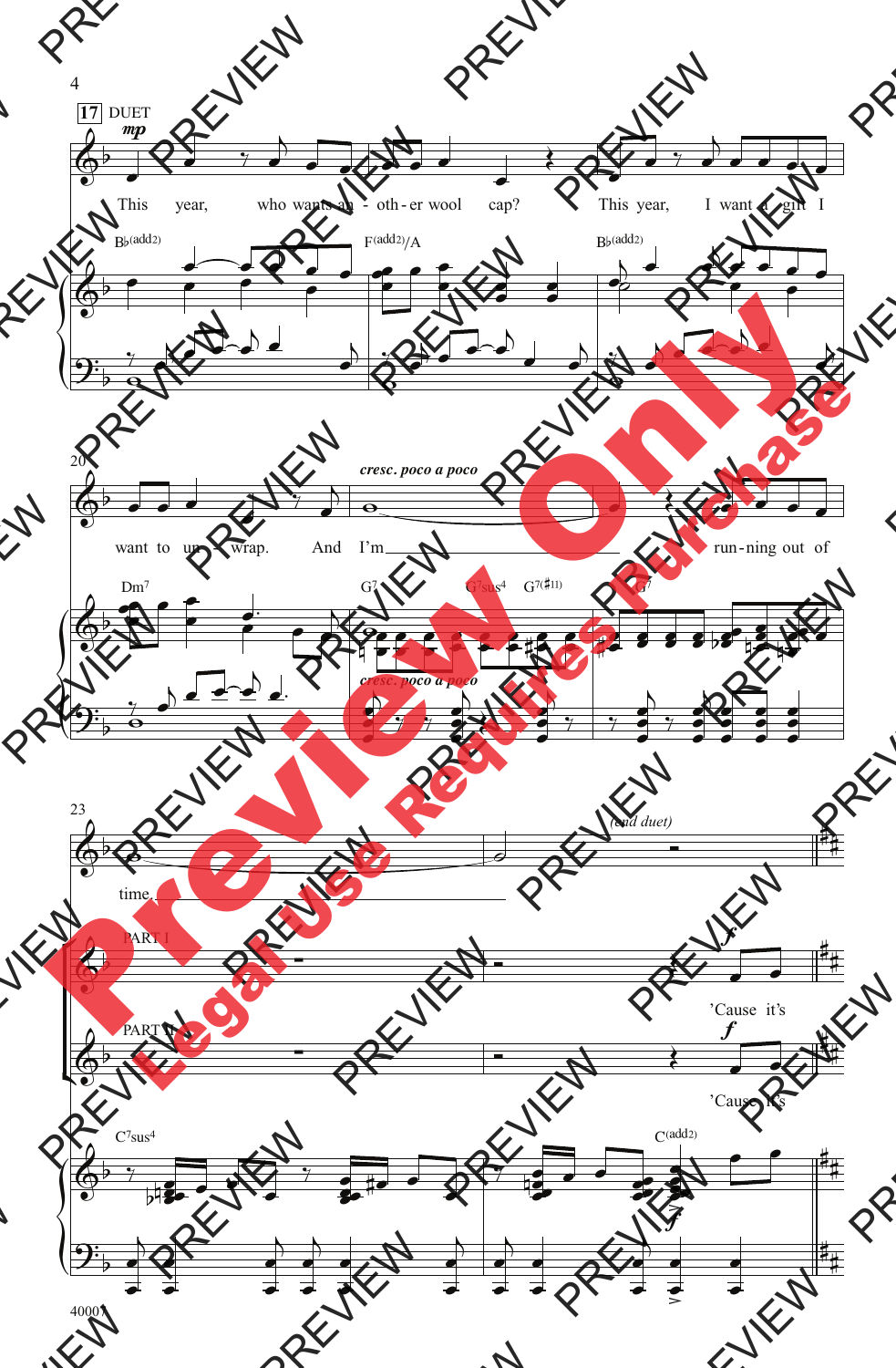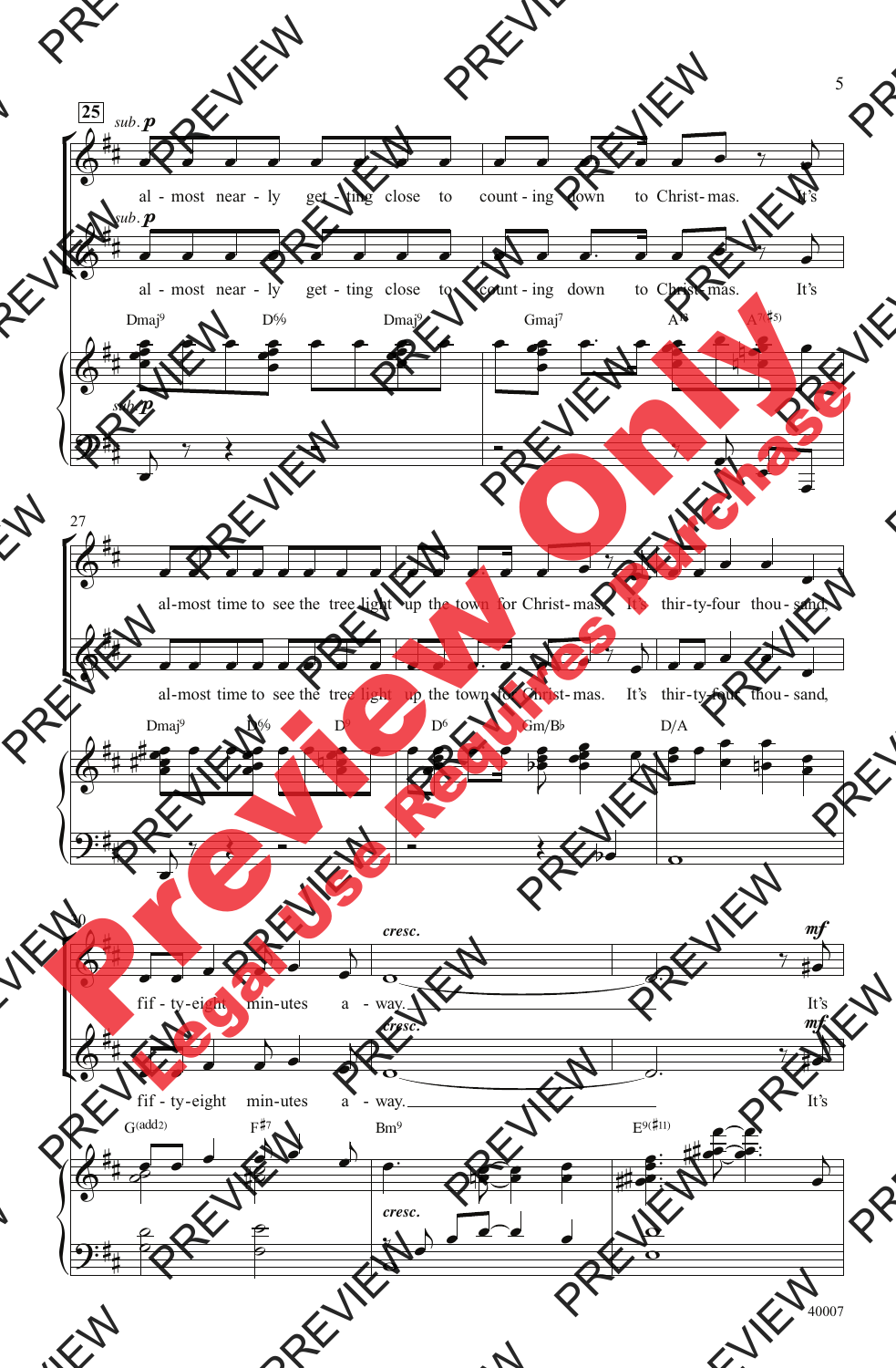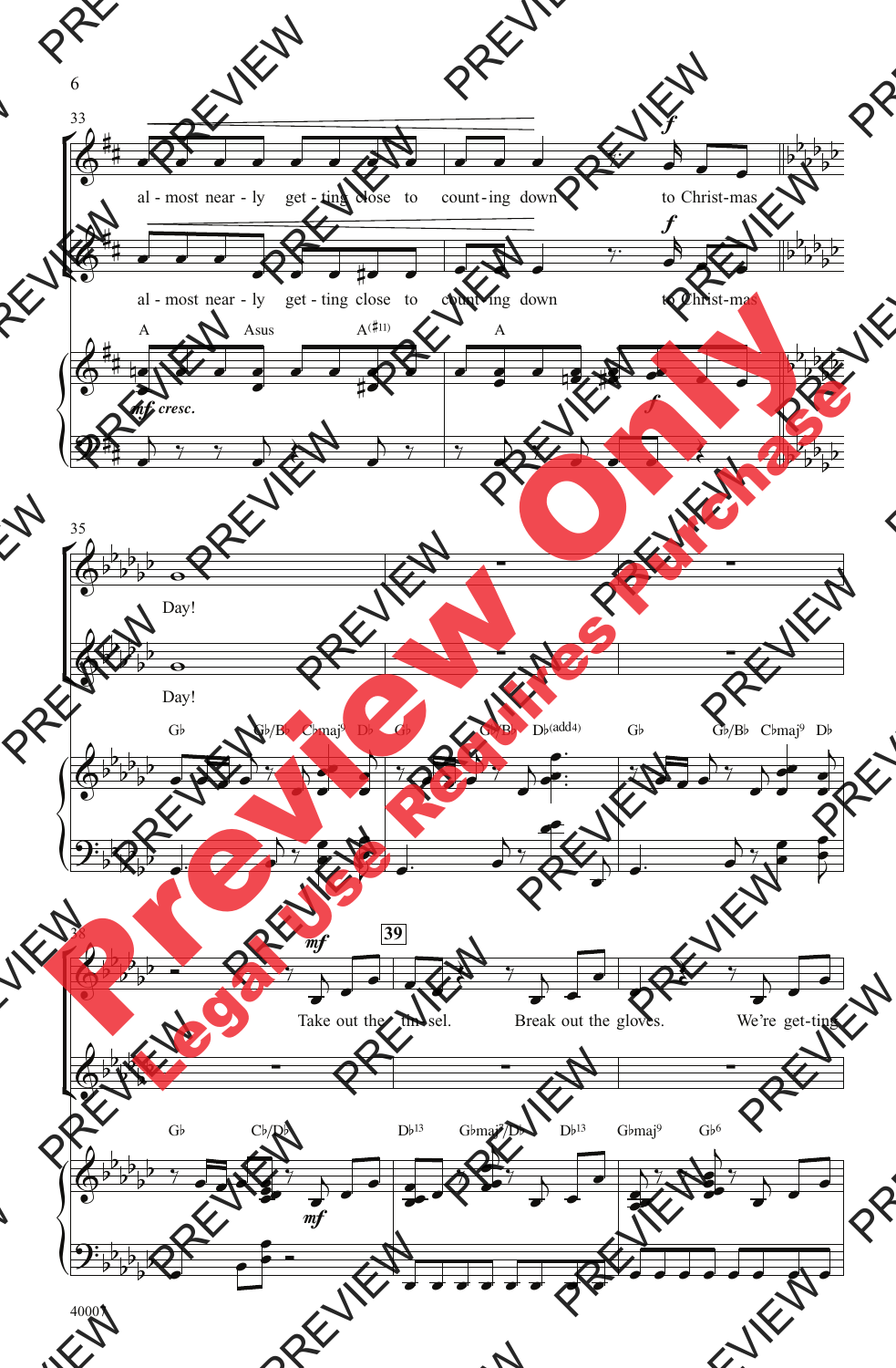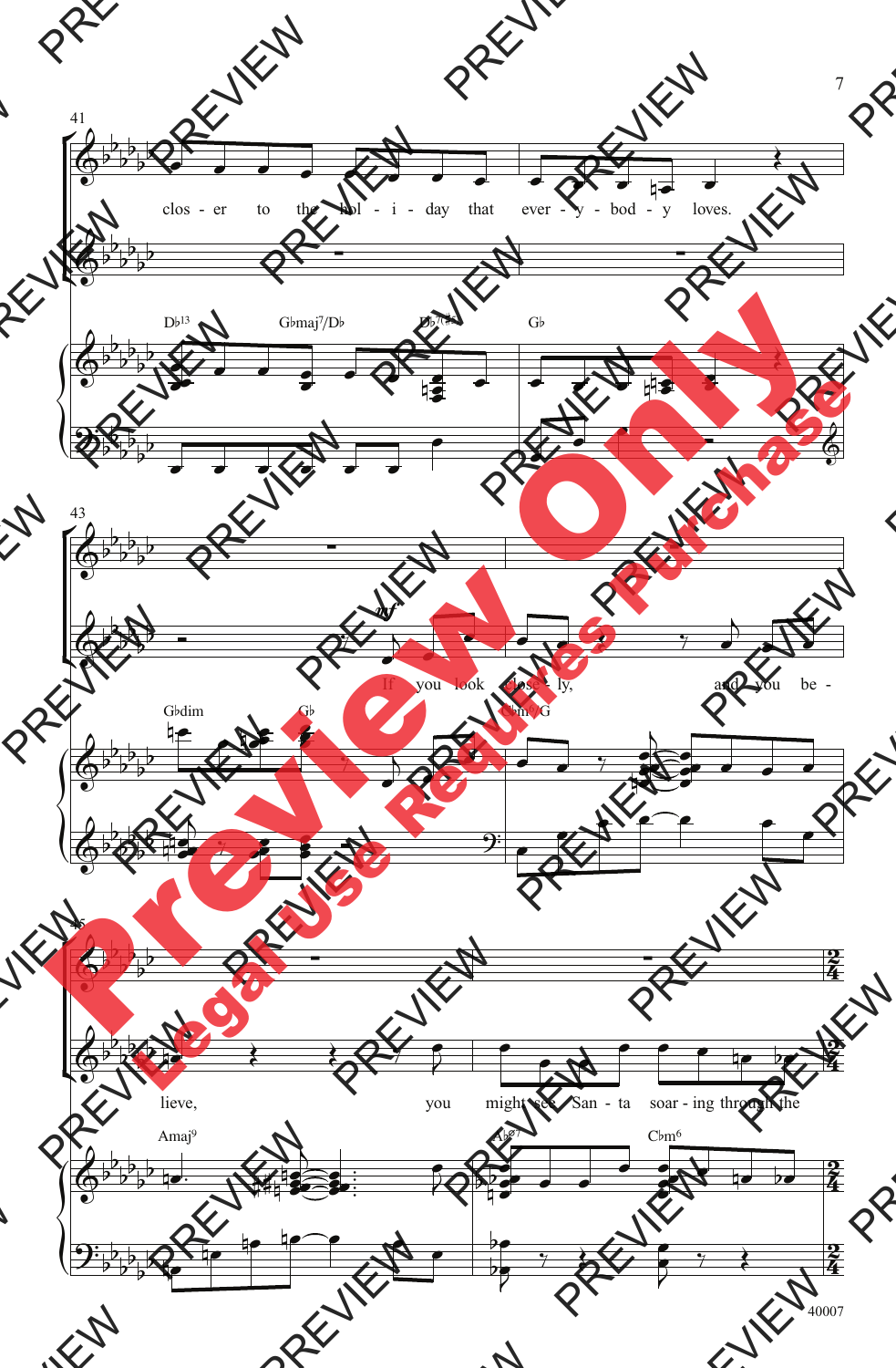

<sup>40007</sup>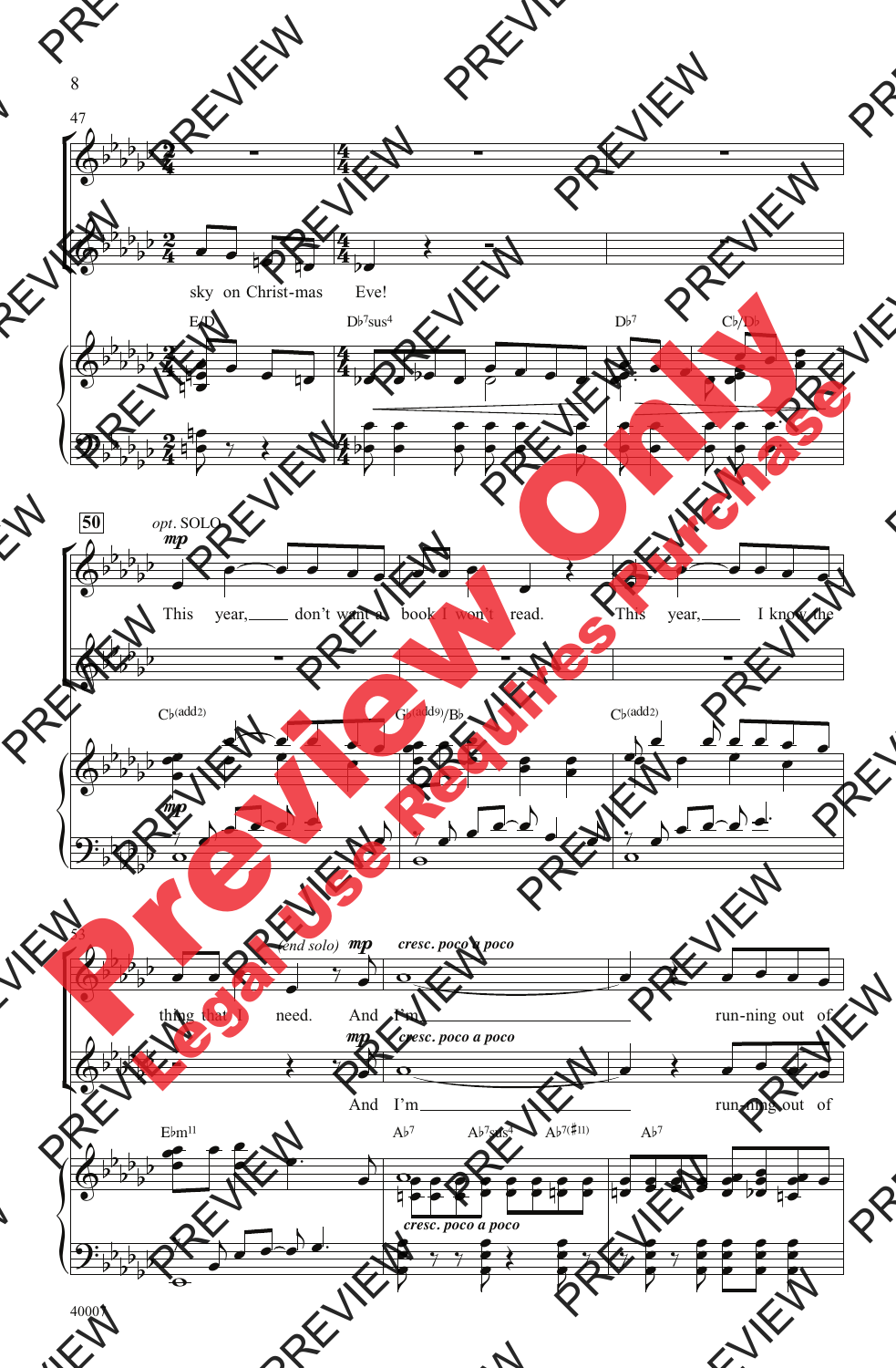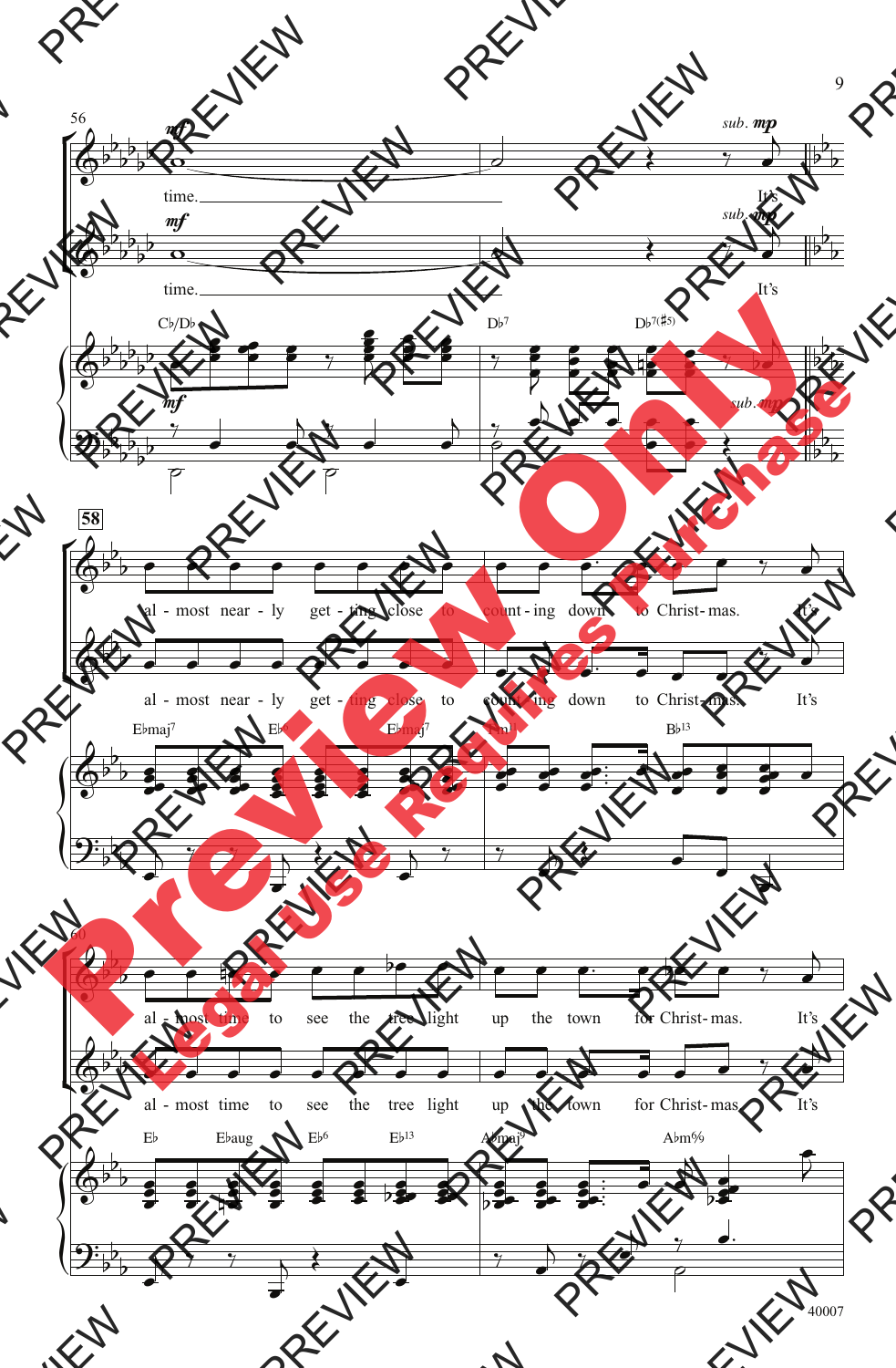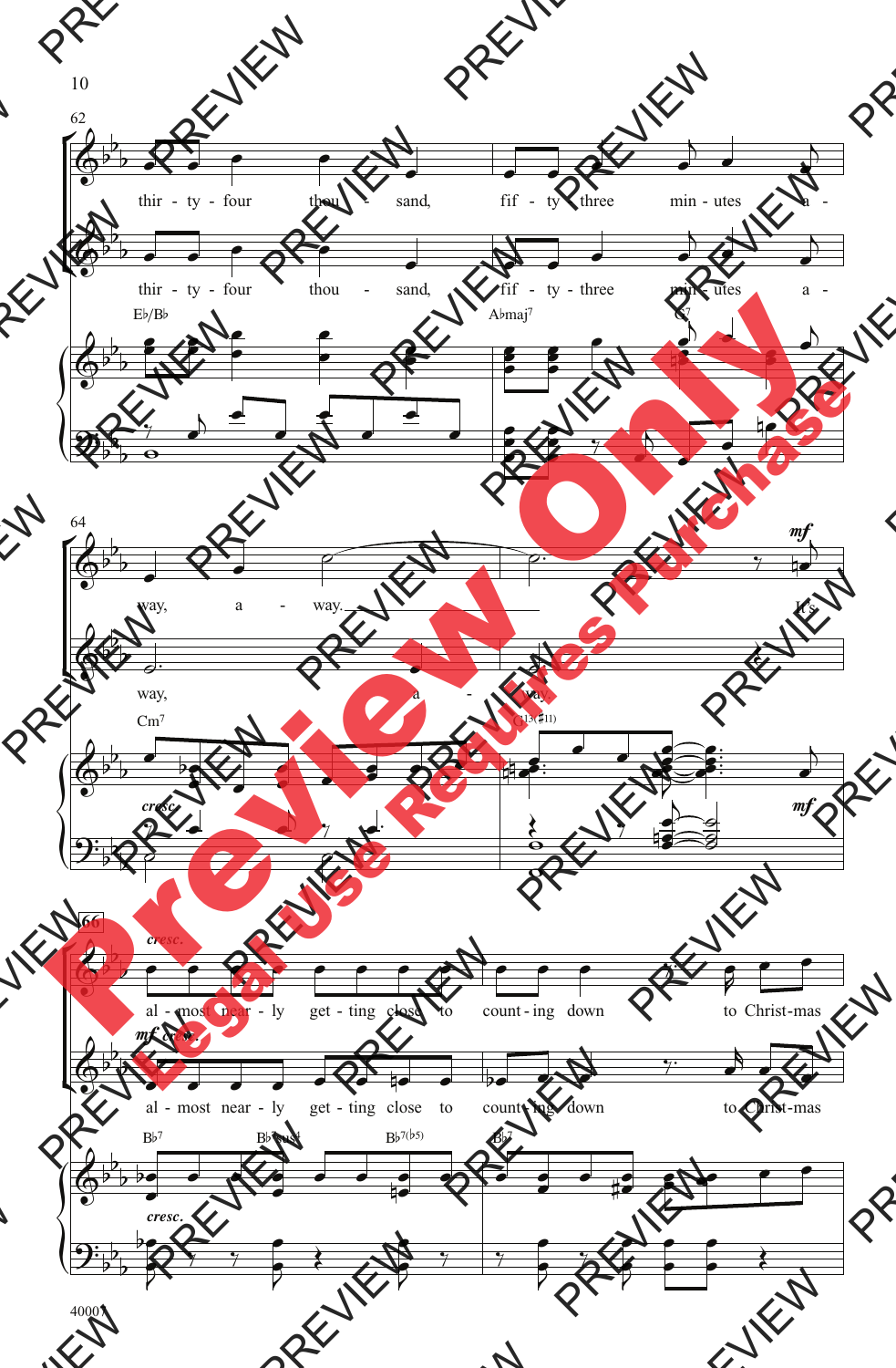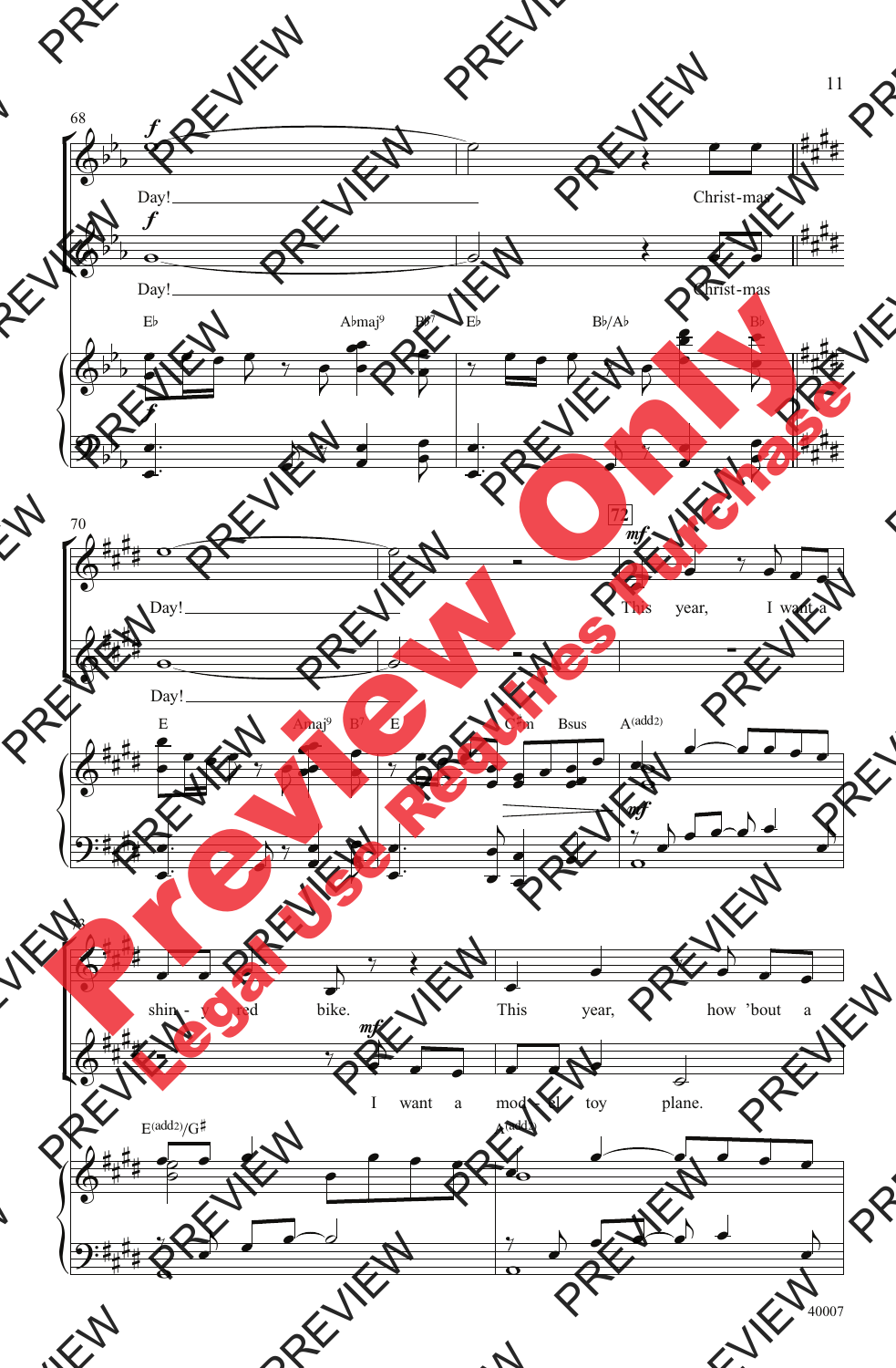

<sup>40007</sup>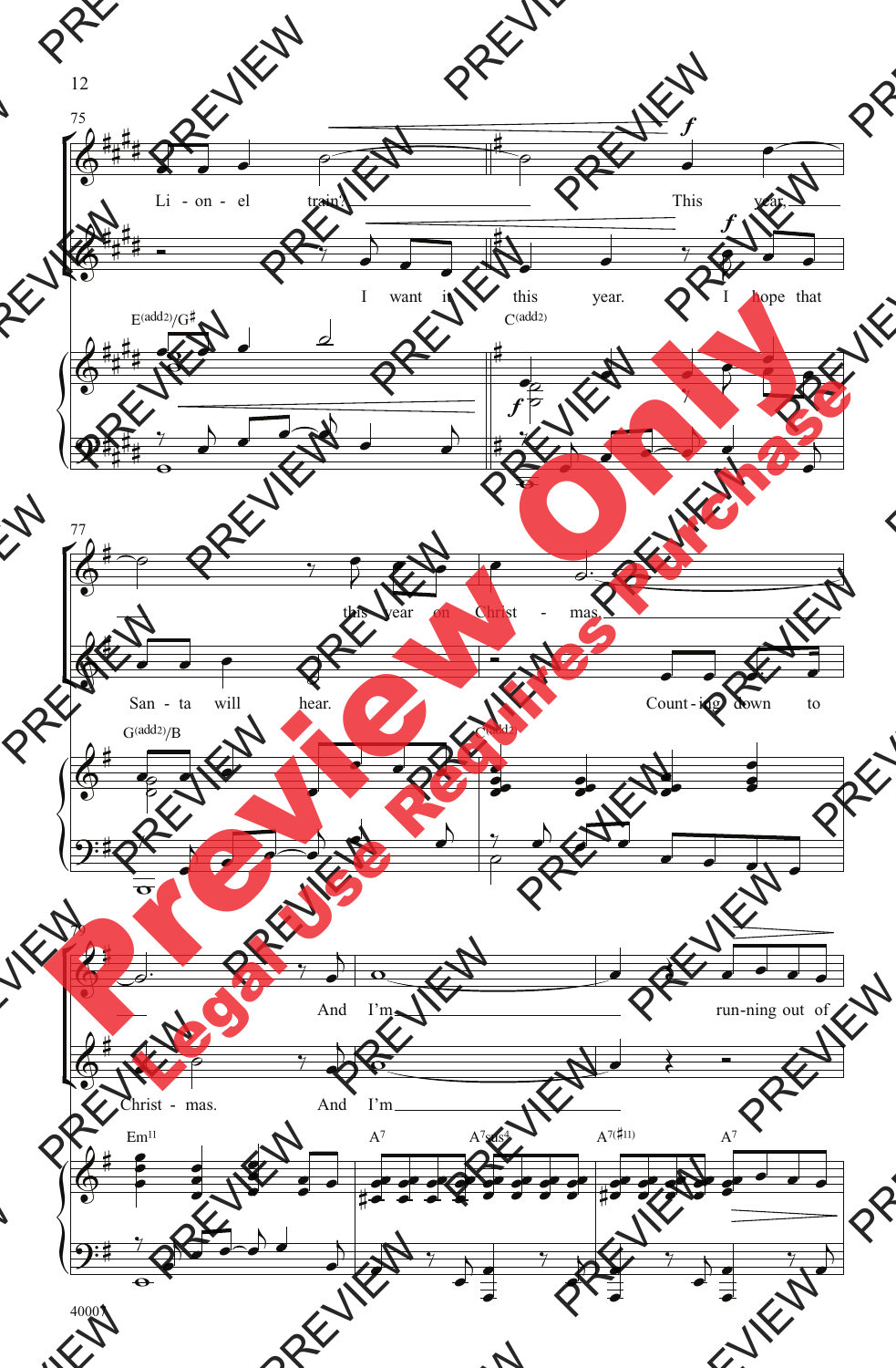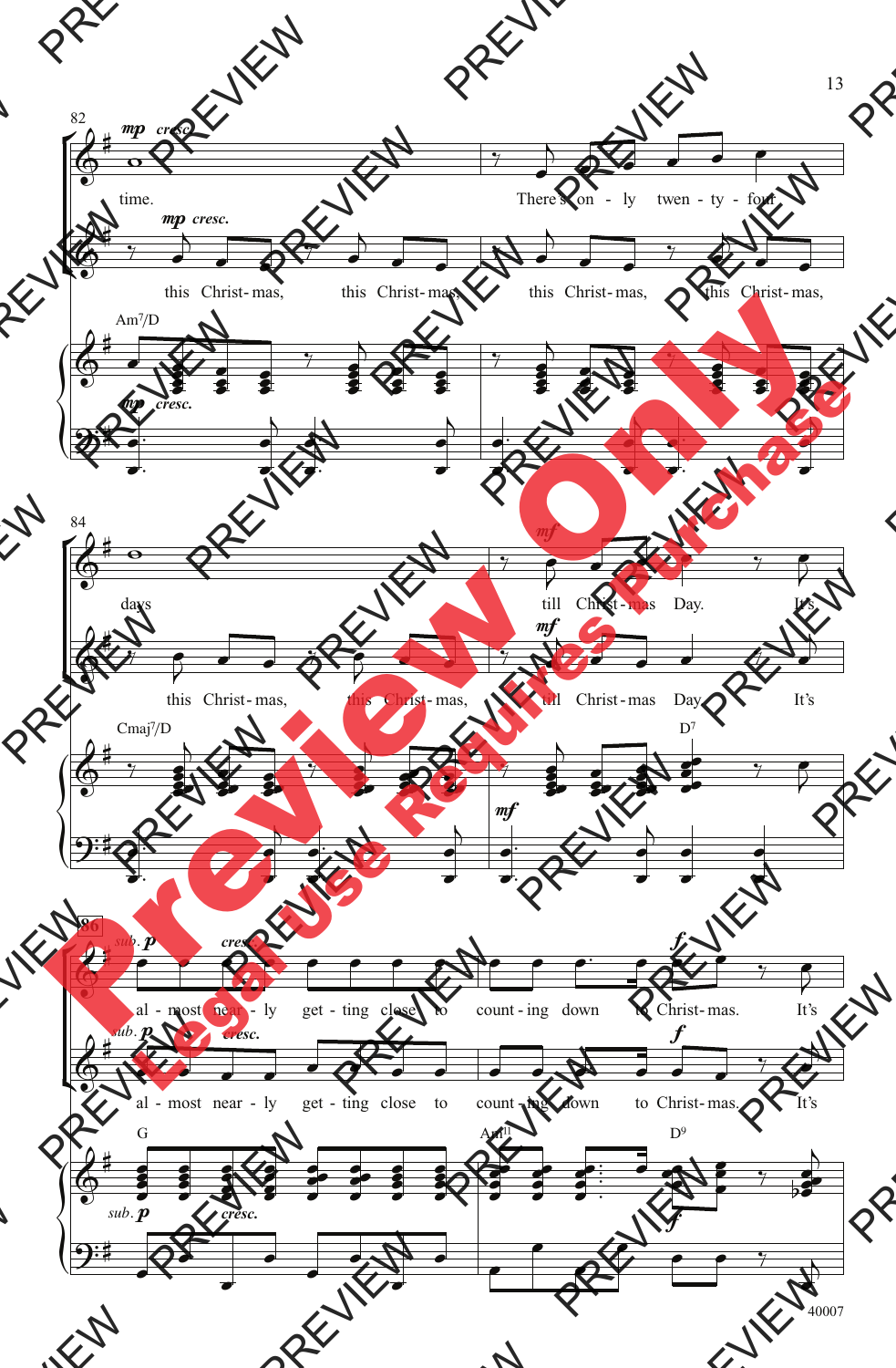